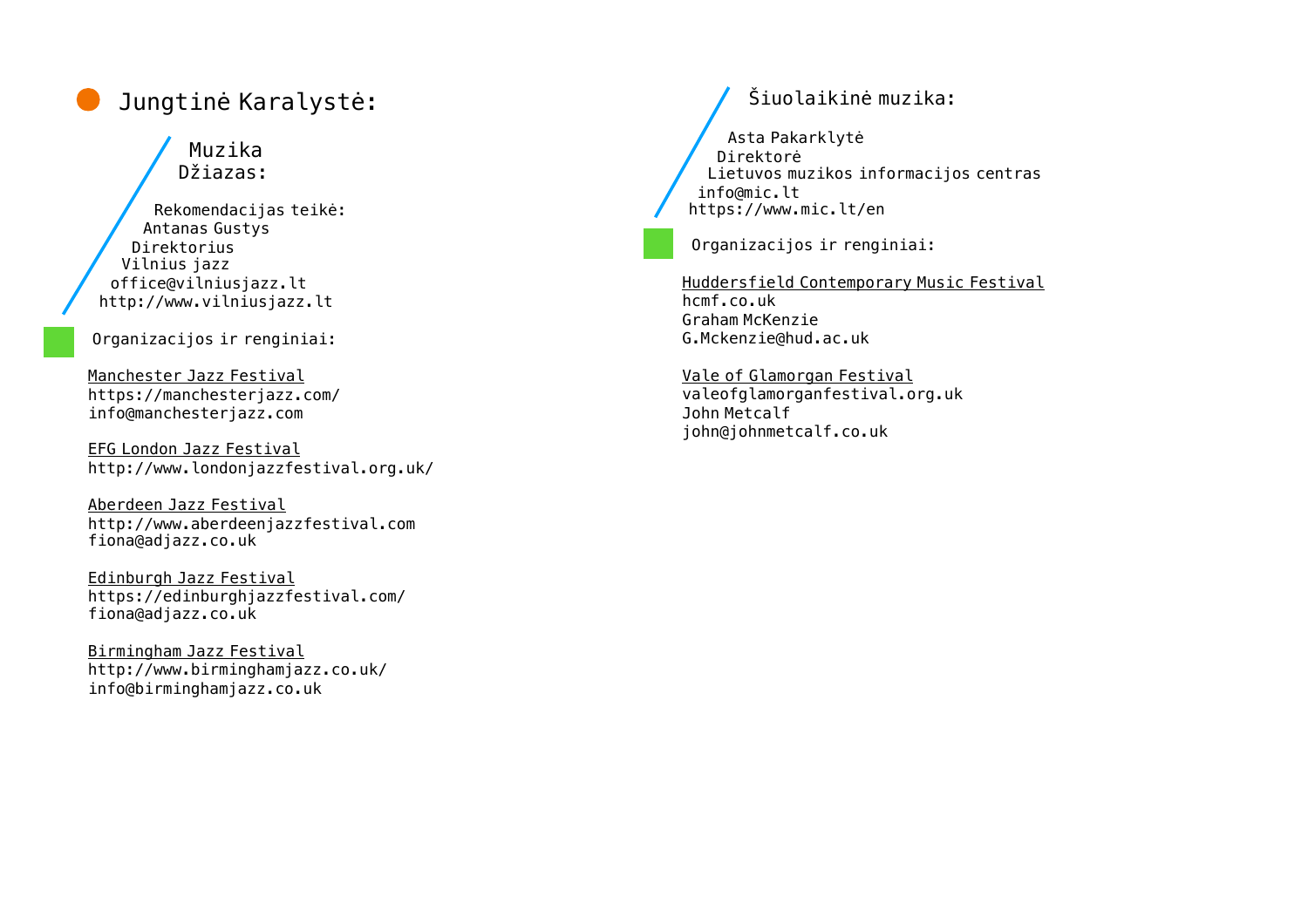Šokis:

Rekomendacijas teikė: Gintarė Masteikaitė Direktorė Lietuvos šokio informacijos centras Tel: +370 5 204 0835 [info@dance.lt](mailto:info@dance.lt) www.dance.lt

Organizacijos ir renginiai:

The Place <https://www.theplace.org.uk>

Dance Umbrella dance festival https://www.danceumbrella.co.uk

Birmingham internationaldance festival <https://www.bidf.co.uk>

Chapter <https://www.chapter.org>

Chats palace arts centre <https://chatspalace.com>

Sadlers wells <https://www.sadlerswells.com>

Dance base <https://www.dancebase.co.uk>

Belfast International Arts Festival https://belfastinternationalartsfestival.com

Teatras: Rekomendaciją teikė: Kristina Savickienė Direktorė Teatro informacijos centras +37060877770 [info@lithuaniantheatre.com](mailto:info@lithuaniantheatre.com) [www.lithuaniantheatre.com](http://www.lithuaniantheatre.com)

Organizacijos ir renginiai:

LIFT festivalis <https://www.liftfestival.com>

MIF - Manchester International Festival <https://mif.co.uk/>

BE festival <https://befestival.org/>

Barbican Theatre https://www.barbican.org.uk/whats-on/theatre-dance

Edinburgh Festival Fringe <https://www.edfringe.com/>

Brighton Festival https://brightondome.org/about/brighton festival/

Dublin Theatre Festival https://dublintheatrefestival.ie/about/news/assemble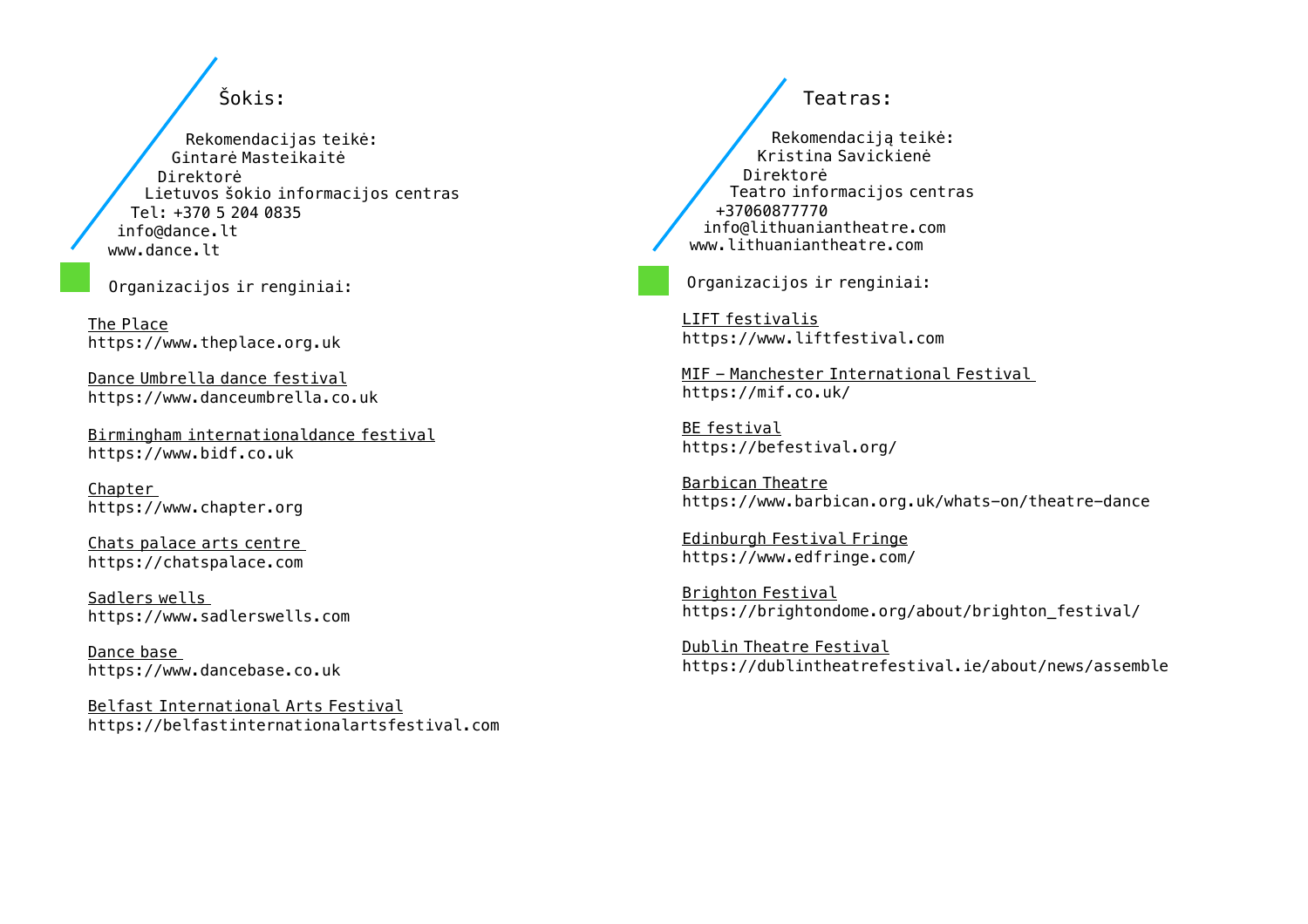#### Vizualieji menai:

Rekomendacijas teikė: Dr. Lolita Jablonskienė Direktorė Nacionalinė dalės galerija Tel. 8 (5) [2122](mailto:lolita@ndg.lt) 888 [lolita@ndg.lt](mailto:lolita@ndg.lt) [www.ndg.lt](http://www.ndg.lt)

Justė Jonutytė Nepriklausoma kuratorė, prodiuserė [justess@gmail.com](mailto:justess@gmail.com)

Valentinas Klimašauskas Nepriklausomas kuratorius, rašytojas [navalnites@gmail.com](mailto:navalnites@gmail.com) [www.selectedletters.lt](http://www.selectedletters.lt)

Danutė Gambickaitė Menotyrininkė, meno kritikė, rašytoja, kuratorė Lietuvos [tarpdisciplininio](mailto:danute@letmekoo.lt) meno kūrėjų sąjungos tarybos [pirminink](mailto:danute@letmekoo.lt)ė danute@letmekoo.lt www.letmekoo.lt

Vaida Stepanovaitė Projektų erdvių "Swallow" ir "Kabinetas" kuratorė Tel. +370 6 13 47187 [vaida@swallow.lt](mailto:vaida@swallow.lt) [www.kabinetas.com](http://www.kabinetas.com) [www.swallow.lt](http://www.swallow.lt)

Organizacijos ir renginiai:

Tate Modern Dina Akhmadeeva, kuratorė <https://www.tate.org.uk/visit/tate-modern> [dina.akhmadeeva@gmail.com](mailto:dina.akhmadeeva@gmail.com)

Chisenhale Gallery https://chisenhale.org.uk/

Whitechapel Gallery https://www.whitechapelgallery.org/

Camden Art Centre https://camdenartcentre.org/ Programme Curator, Exhibitions Gina Buenfeld-Murley gina.buenfeld-murley@camdenartcentre.org Programme Curator, Public Programme: Matt Williams [matt.Williams@camdenartcentre.org](mailto:matt.Williams@camdenartcentre.org)

Zabludowicz Collection https://www.zabludowiczcollection.com/

Fruitmarket Gallery, Edinburgh https://www.fruitmarket.co.uk/

MIMA, Middlesbrough Institute of Modern Art https://visitmima.com/?home=true

Tate Britain https://www.tate.org.uk/visit/tate-britain

Tate St Ives https://www.tate.org.uk/visit/tate-st-ives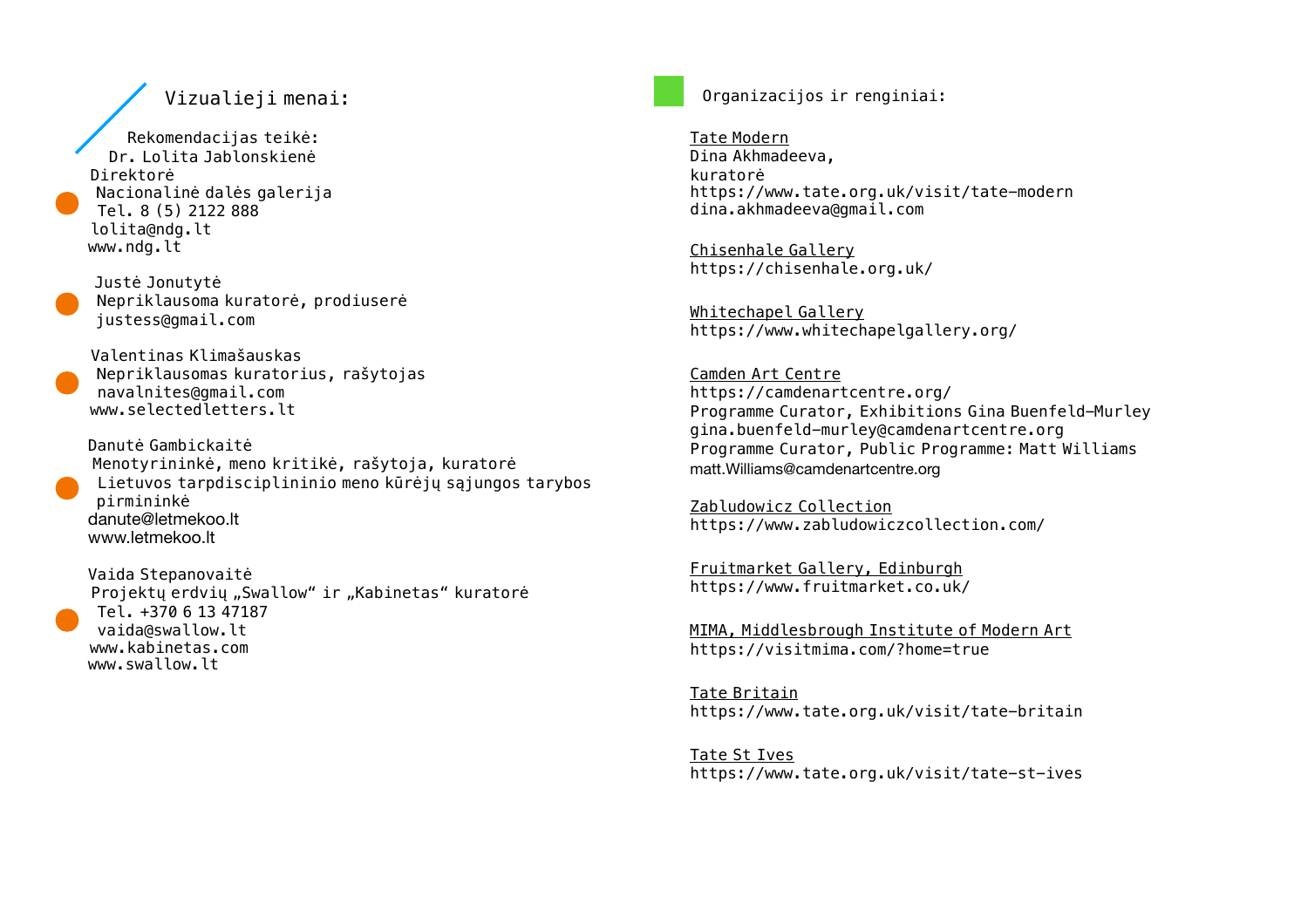Tate Liverpool https://www.tate.org.uk/visit/tate-liverpool

Wysing Arts Centre (ypač pažymėtina jų rezidencijų programa) <http://www.wysingartscentre.org/>

Baltic Centre for Contemporary Art, Gateshead https://baltic.art/

Nottingham Contemporary https://www.nottinghamcontemporary.org/

Dundee Contemporary Arts https://www.dca.org.uk/

Whitworth Art Gallery, Manchester https://www.whitworth.manchester.ac.uk/

Mostyn, Wales https://www.mostyn.org/

National Portrait Gallery https://www.npg.org.uk/

Photographer's Gallery https://thephotographersgallery.org.uk/

Serpentine Gallery https://www.serpentinegalleries.org/ Kuratorės Rebecca Lewin: rebeccal@serpentinegalleries.org Lucia Pietroiusti: [luciap@serpentinegalleries.org](mailto:luciap@serpentinegalleries.org)

Stanley Picker Gallery https://www.stanleypickergallery.org/

Goldsmiths Centre for Contemporary Art https://www.gold.ac.uk/goldsmithscca/

DRAF David Roberts Art Foundation Collection Director Kate Davies kate@davidrobertsartfoundation.com Curator Ned McConnell ned@davidrobertsartfoundation.com <http://davidrobertsartfoundation.com/>

Frieze London Carina Bukuts, redaktorė carina.bukuts@frieze.com <https://www.frieze.com/fairs/frieze-london>

Frieze Sculpture https://www.frieze.com/tags/frieze-sculpture

Parasol unit foundation for contemporary art https://parasol-unit.org/

Royal Academy of Arts https://www.royalacademy.org.uk/

South London Gallery https://www.southlondongallery.org/ Head of Programme Simon Parris [simon@southlondongallery.org](mailto:simon@southlondongallery.org)

LUX https://lux.org.uk/

V&A Museum https://www.vam.ac.uk/

Barbican Centre https://www.barbican.org.uk/whats-on/art-design [art@barbican.org.uk](mailto:art@barbican.org.uk)

ICA Institute of Contemporary Arts https://www.ica.art/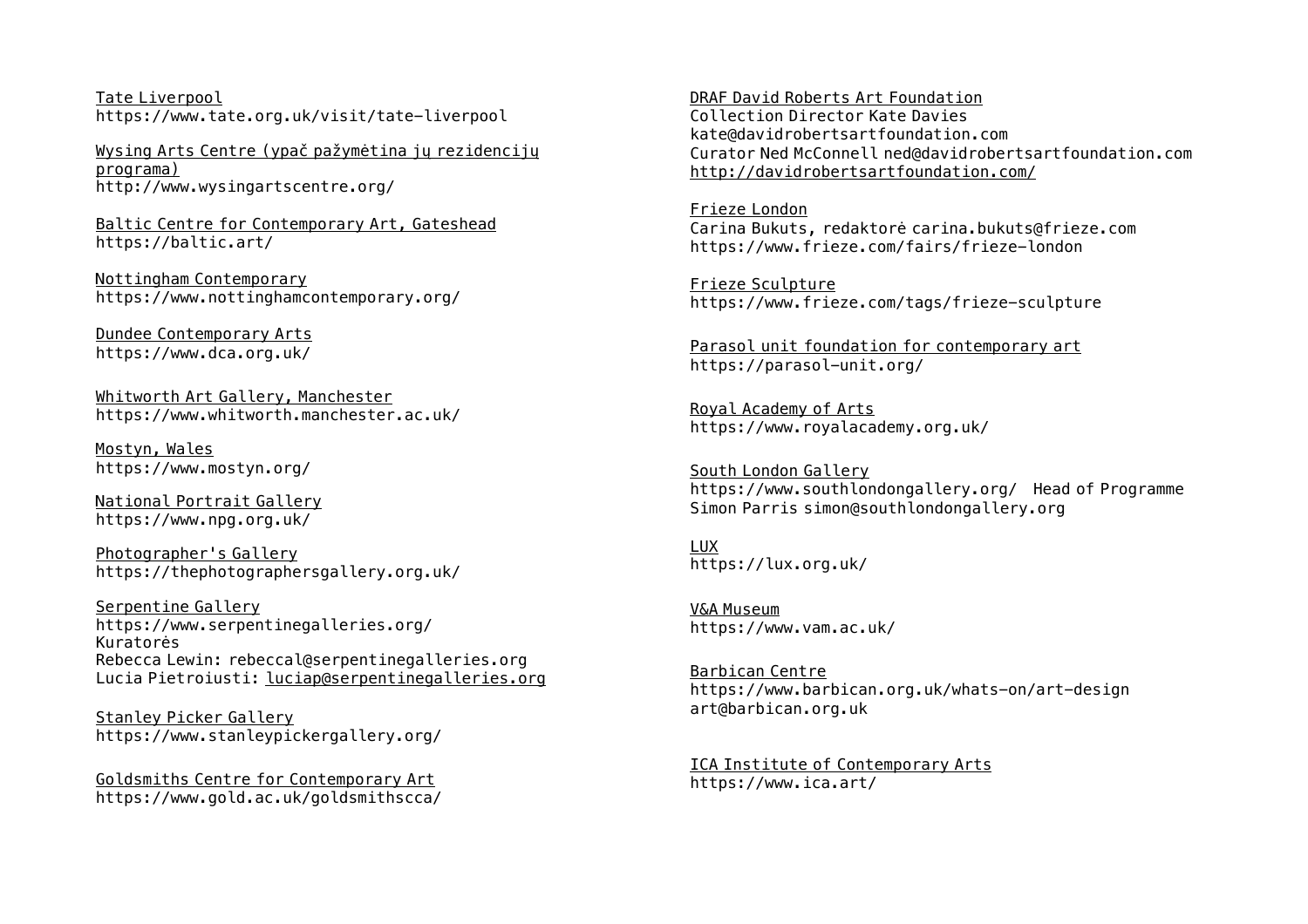Open School East https://openschooleast.org/

Delfina Foundation https://www.delfinafoundation.com/

Gasworks https://www.gasworks.org.uk/

Glasgow International https://glasgowinternational.org/

Liverpool Biennial https://www.biennial.com/

Art Night London https://artnight.london/

Somerset House https://www.somersethouse.org.uk/somerset-house-studios

Flat Time House http://flattimeho.org.uk/

Auto Italia Director Edward Gillman edward@autoitaliasoutheast.org, info@autoitaliasoutheast.org <https://autoitaliasoutheast.org/about/>

Cubitt Gallery <https://www.cubittartists.org.uk/>

Hepworth Wakefield https://hepworthwakefield.org/

The Box Plymouth https://www.theboxplymouth.com/

Fiorucci Art Trust https://fiorucciartrust.com/

Modern Art Oxford https://www.modernartoxford.org.uk/

g39 https://g39.org/

Chapter https://www.chapter.org/

Hayward Gallery [https://www.southbankcentre.co.uk/venues/hayward](https://www.southbankcentre.co.uk/venues/hayward-gallery)gallery

Emalin emalin.co.uk

The DisOrdinary Architecture Project disordinaryarchitecture.co.uk Co-founder Jos Boys [jos.boys@gmail.com](mailto:jos.boys@gmail.com)

Goldsmiths CCA https://goldsmithscca.art Director Sarah McCrory s.mccrory@gold.ac.uk Curator Natasha Hoare [n.hoare@gold.ac.uk](mailto:n.hoare@gold.ac.uk)

The Art House (TAH) the-arthouse.org.uk CEO and Artistic Director Sydney Thornbury sydney@thearthouse.org.uk Jen Garrick [jen@the-arthouse.org.uk](mailto:jen@the-arthouse.org.uk)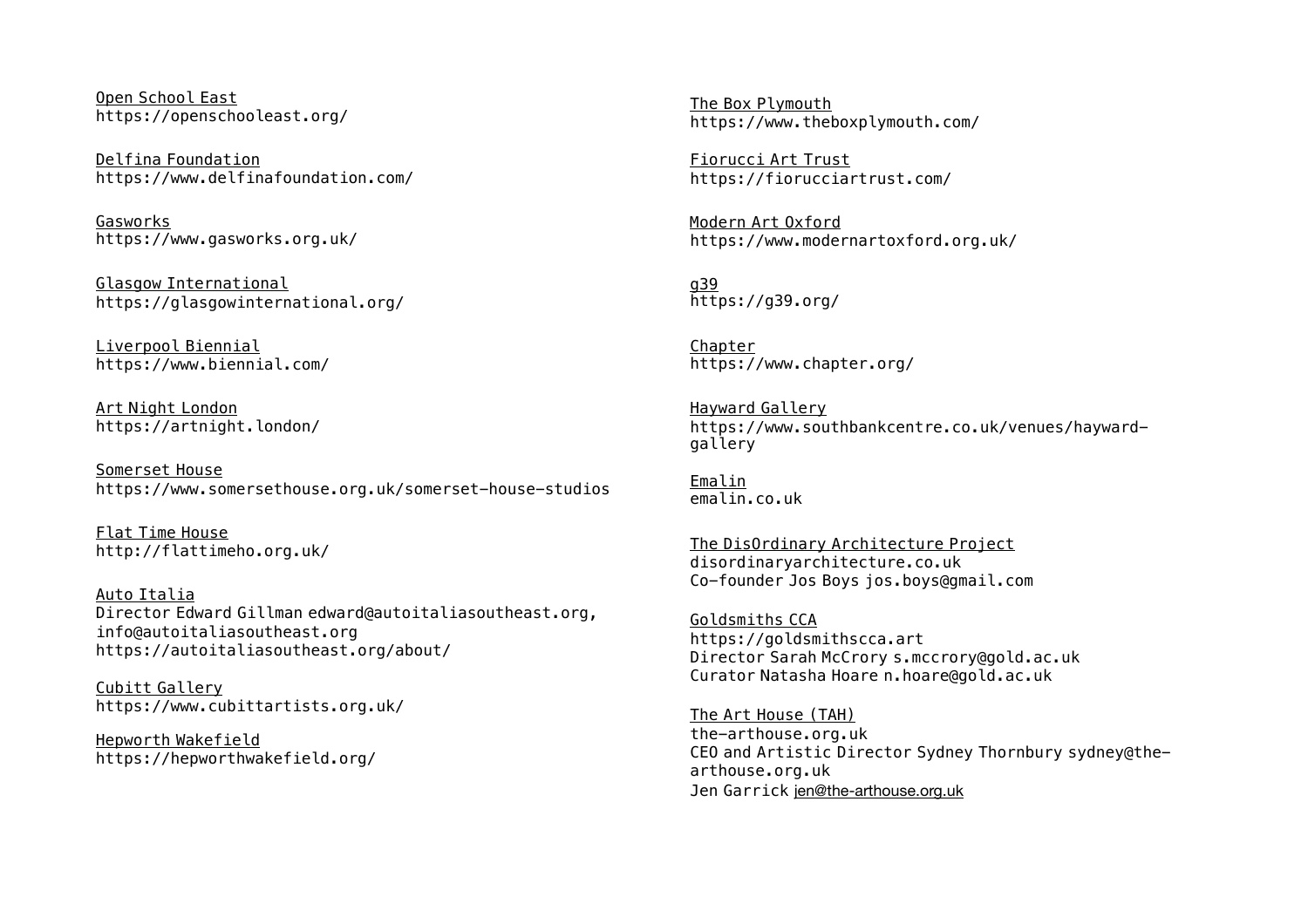Fest en Fest http://festenfest.info Heidi Rustgaard [heidi@h2dance.com](mailto:heidi@h2dance.com)

Pace

https://www.pacegallery.com/galleries/london/ [londoninfo@pacegallery.com](mailto:londoninfo@pacegallery.com)

Sadie Coles www.sadiecoles.com [info@sadiecoles.com](mailto:info@sadiecoles.com)

Jupiter Woods jupiterwoods.com Carolina Ongaro [carolina@jupiterwoods.com](mailto:carolina@jupiterwoods.com)

Mimosa House www.mimosahouse.co.uk Daria Khan [daria@mimosahouse.co.uk](mailto:daria@mimosahouse.co.uk), [info@mimosahouse.co.uk](mailto:info@mimosahouse.co.uk)

David Ruebain and Tom Shakespeare on the board of several institutions, including the Wellcome trust which supports the arts davidruebain@hotmail.com, [tomshakespeare@blueyonder.co.uk](mailto:tomshakespeare@blueyonder.co.uk)

Project Native Informant https://projectnativeinformant.com [write@projectnativeinformant.com](mailto:write@projectnativeinformant.com)

Annka Kultys Gallery www.annkakultys.com Rebecca S. [office@annkakultys.com](mailto:office@annkakultys.com)

Carlos Ishikawa https://www.carlosishikawa.com Vanessa Carlos gallery@carlosishikawa.com

Condo Complex Vanessa Carlos info@condocomplex.org London Simone Subal (Simone Subal Gallery) and Nicole Russo (Chapter NY) newyork@condocomplex.org New York Pamela Echeverría (Labor) mexicocity@condocomplex.org Mexico City Lorraine Malingue (Edouard Malingue Gallery) shanghai@condocomplex.org Shaghai Jaqueline Martins (Galeria Jaqueline Martins) saopaulo@condocomplex.org Sao Paolo

Castor Projects www.castor.gallery Director Andy Wicks [info@castor.gallery](mailto:info@castor.gallery)

Studio Assemble https://assemblestudio.co.uk info@assemblestudio.co.uk

Ormston House, Limerick https://ormstonhouse.com Niamh Brown [niamh@ormstonhouse.com](mailto:niamh@ormstonhouse.com)

The National Gallery, London https://www.nationalgallery.org.uk/

National Galleries Scotland, Edinburgh https://www.nationalgalleries.org/